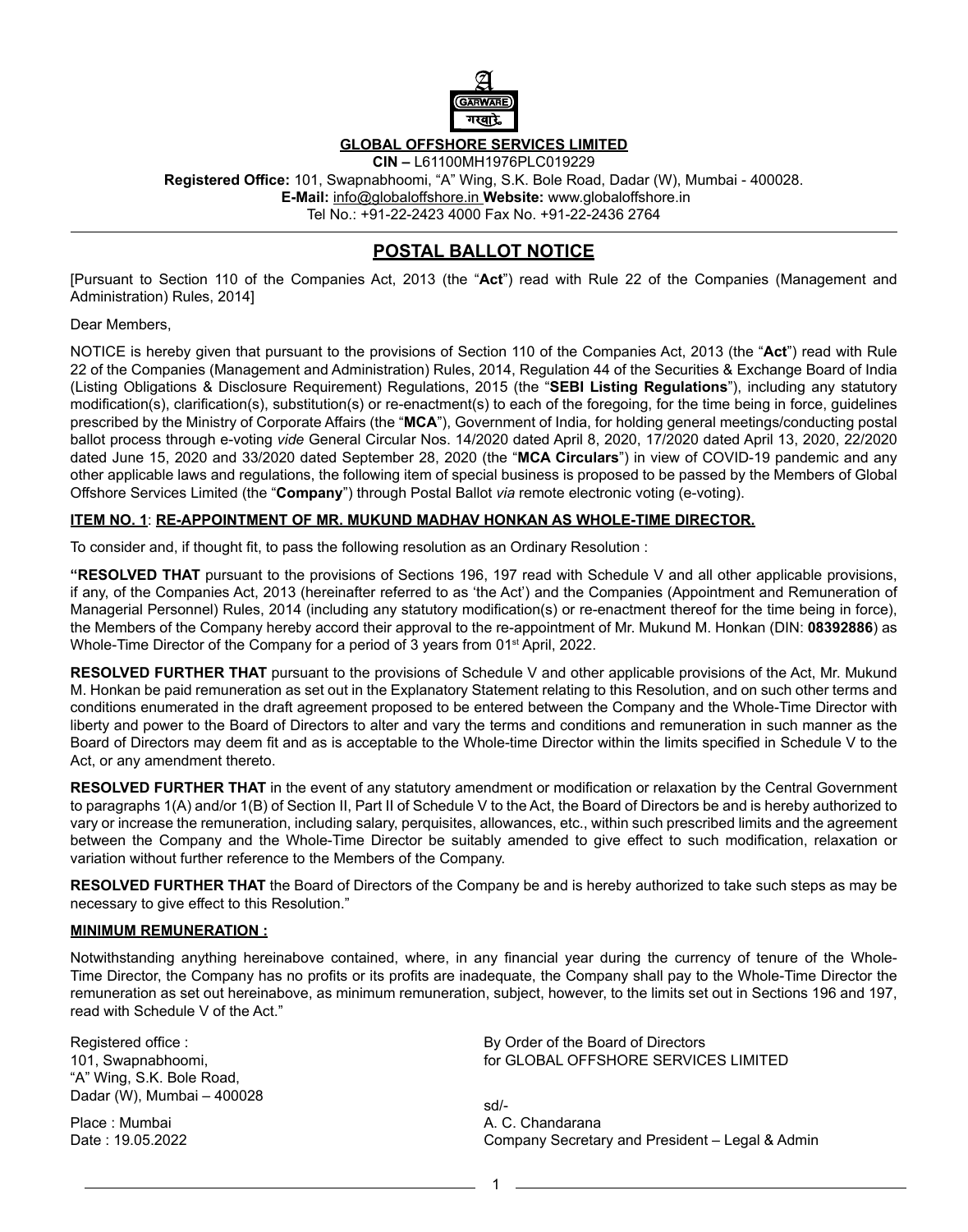# **Notes:**

- 1. An explanatory statement pursuant to Section 102 of the Companies Act, 2013, setting out all material facts relating to the resolution in this Notice is appended herein below for your information and consideration and the same should be considered as part of this Notice.
- 2. All relevant documents referred to in this Notice requiring the approval of the Members shall be available for inspection by the Members. Members who wish to inspect the documents are requested to send an e-mail to 'a chandarana@globaloffshore. in and ns\_surve@globaloffshore.in mentioning their name, Folio No. / Client ID and DP ID, and the documents they wish to inspect, with a self-attested copy of their PAN card attached to the e-mail.
- 3. The Company has appointed Mr. Taher Sapatwala of M/s. Taher Sapatwala & Associates, Practising Company Secretaries, to act as the Scrutinizer for conducting the postal ballot process in a fair and transparent manner.
- 4. On account of the outbreak of the COVID-19 pandemic, the Company is sending the Postal Ballot Notice in electronic form only, instead of dispatching hard copy of the Notice along with Postal Ballot Form and pre-paid business reply envelope to the Members for this Postal Ballot.
- 5. The Postal Ballot Notice is being sent by e-mail to all Members, whose names appear in the Register of Members/Register of Beneficial Owners maintained by the Depositories, National Securities Depository Limited (the "**NSDL**") and Central Depository Services (India) Limited (the "**CDSL**") as on 20.05.2022 (the "**Cut-Off Date**") and who have registered their e-mail addresses, in respect of electronic holdings, with the Depository through the concerned Depository Participants and in respect of physical holdings, with the Registrar and Share Transfer Agent of the Company, M/s. Bigshare Services Private Limited (the "**RTA**"), in accordance with the provisions of the Companies Act, 2013, read with the Rules made thereunder and the framework provided under the MCA circulars. This Notice is also available at the Company's website: www.globaloffshore. in.
- 6. In compliance with the provisions of Sections 108 and 110 and other applicable provisions of the Companies Act, 2013, read with the Companies (Management and Administration) Rules, 2014, SEBI Circular No.SEBI/HO/CFD/CMD/CIR/P/2020/242 dated 09.12.2020, under Regulation 44 of the SEBI Listing Regulations as amended from time to time and MCA Circulars, the Company is pleased to offer remote e-voting facility to all the Members of the Company to cast their votes.
- 7. The Company has engaged CDSL (hereinafter referred to as CDSL or "Service Provider") for facilitating remote e-voting to enable the Members to cast their votes electronically instead of dispatching Postal Ballot Form for this Postal Ballot.
- 8. To facilitate the shareholders to receive this Notice electronically and cast their vote electronically, the Company has made special arrangements with its RTA, for registration of e-mail addresses in terms of the General Circular No. 17/2020 dated April 13, 2020 issued by the MCA. The process for registration of e-mail address is as under:
	- a. Members who have not registered their e-mail address and in consequence the e-voting notice could not be serviced, may temporarily get their e-mail address registered with the Company's RTA, by clicking the link: https://bigshareonline. com and following the registration process as guided thereafter. Post successful registration of the e-mail, the Members would get soft copy of the Notice and the procedure for e-voting along with the User ID and Password to enable e-voting for this Postal Ballot. In case of any queries, Members may write to the RTA at https://bigshareonline.com.
	- b. It is clarified that for permanent registration of e-mail address, Members are requested to register their email addresses as follows:

| <b>Physical Holding</b> | By sending a request to the Company's RTA, M/s. Bigshare Services Pyt. Limited at: https://<br>bigshareonline.com by providing name of the Member, folio number, scanned copy of the share<br>certificate (front and back), PAN (self-attested scanned copy) for registering e-mail address and<br>mobile number. |
|-------------------------|-------------------------------------------------------------------------------------------------------------------------------------------------------------------------------------------------------------------------------------------------------------------------------------------------------------------|
| <b>Demat Holding</b>    | By contacting Depository Participant ("DP") and registering e-mail address and mobile number<br>in demat account, as per the process advised by the DP.                                                                                                                                                           |

- c. Those Members who have already registered their e-mail address are requested to keep their e-mail addresses validated with their DP / the Company's RTA, to enable servicing of notices / documents / Annual Reports etc. electronically to their e-mail address.
- 9. The instructions for Members for e-voting are as under:
	- a. The remote e-voting period commences on Sunday, 29<sup>th</sup> May, 2022 at 10.00 A.M. IST and ends on Monday, 27<sup>th</sup> June, 2022 at 5.00 P.M. IST. The remote e-voting module will be disabled thereafter and voting shall not be allowed beyond the aforementioned date and time. During this period, the Members of the Company holding shares either in physical form or in dematerialised form, as on the Cut-Off Date, may cast their vote electronically in the manner and process set out in this Notice. Once the vote on the resolution(s) is cast by the Member, the Member shall not be allowed to change it subsequently.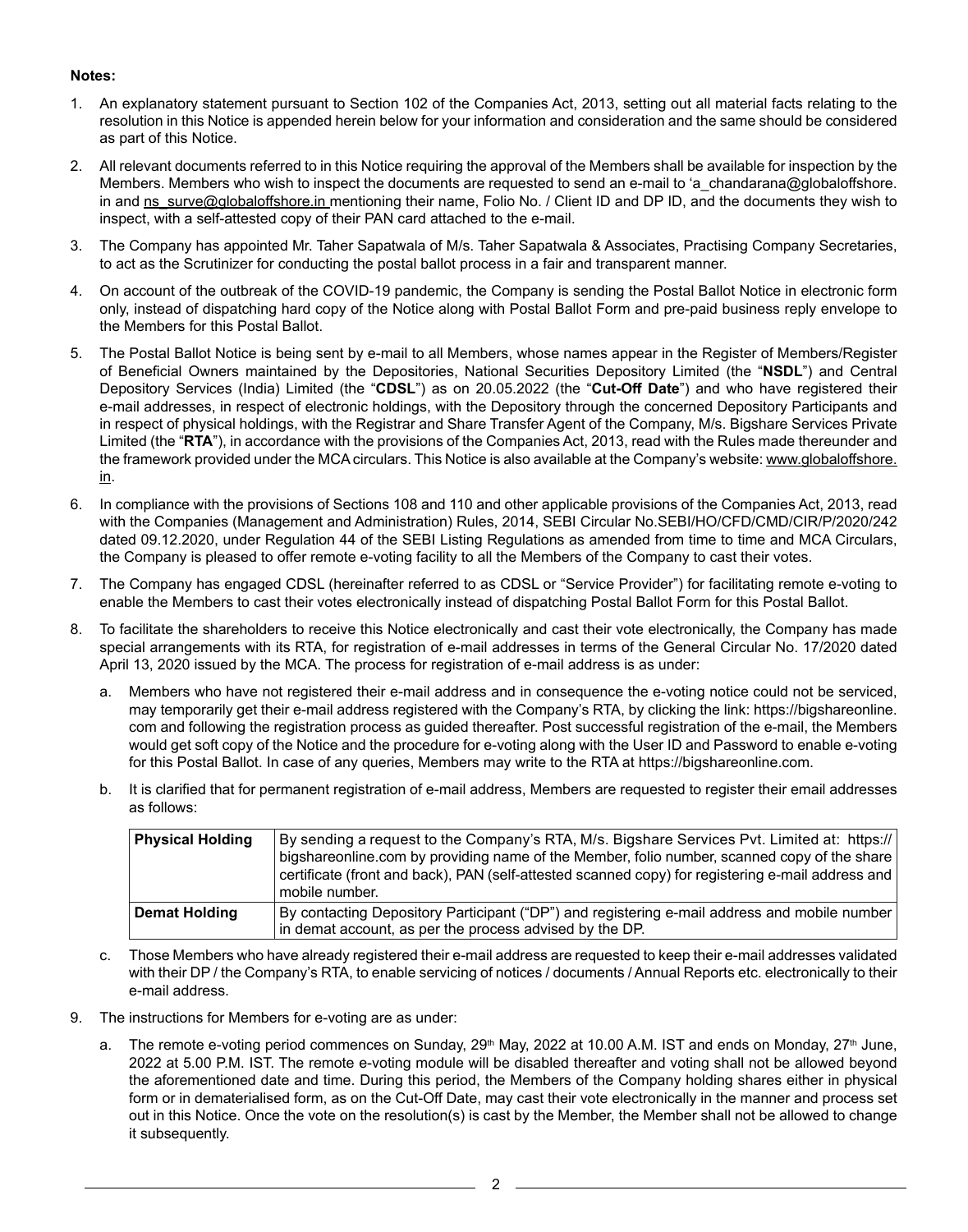- b. The voting rights of Members shall be in proportion to the equity shares held by them in the paid-up equity share capital of the Company as on 20.05.2022 the Cut-Off Date for this purpose.
- c. The Cut-Off Date is for determining the eligibility to receive this Notice and to vote by electronic means. Only a person whose name is recorded in the Register of Members or in the Register of Beneficial Owners maintained by the Depositories as on the Cut-Off Date shall be entitled to avail the facility of remote e-voting. A person who is not a Member as on the Cut-Off Date should treat this Notice for information purpose only.

| Type of shareholders                                                                                               | Login Method                                                                                                                                                                                                                                                                                                                                                                                                                                                                                                                                                                                                                                                                                                                                                                                                                           |
|--------------------------------------------------------------------------------------------------------------------|----------------------------------------------------------------------------------------------------------------------------------------------------------------------------------------------------------------------------------------------------------------------------------------------------------------------------------------------------------------------------------------------------------------------------------------------------------------------------------------------------------------------------------------------------------------------------------------------------------------------------------------------------------------------------------------------------------------------------------------------------------------------------------------------------------------------------------------|
| Individual Shareholders<br>holding securities in<br>Demat mode with CDSL                                           | Users who have opted for CDSL Easi / Easiest facility, can login through their existing user<br>id and password. Option will be made available to reach e-Voting page without any further<br>authentication. The URL for users to login to Easi / Easiest are https://web.cdslindia.com/<br>myeasi/home/login or visit www.cdslindia.com and click on Login icon and select New<br>System Myeasi.                                                                                                                                                                                                                                                                                                                                                                                                                                      |
|                                                                                                                    | After successful login the Easi / Easiest user will be able to see the e-Voting option for eligible<br>companies where the evoting is in progress as per the information provided by company.<br>On clicking the evoting option, the user will be able to see e-Voting page of the e-Voting<br>service provider for casting your vote during the remote e-Voting period. Additionally, there<br>is also links provided to access the system of all e-Voting Service Providers i.e. CDSL/<br>NSDL/KARVY/LINKINTIME, so that the user can visit the e-Voting service providers' website<br>directly.                                                                                                                                                                                                                                     |
|                                                                                                                    | If the user is not registered for Easi/Easiest, option to register is available at https://web.<br>cdslindia.com/myeasi/Registration/EasiRegistration                                                                                                                                                                                                                                                                                                                                                                                                                                                                                                                                                                                                                                                                                  |
|                                                                                                                    | Alternatively, the user can directly access e-Voting page by providing Demat Account<br>Number and PAN No. from a e-Voting link available on www.cdslindia.com home page or<br>click on https://evoting.cdslindia.com/Evoting/EvotingLogin The system will authenticate the<br>user by sending OTP on registered Mobile & Email as recorded in the Demat Account. After<br>successful authentication, user will be able to see the e-Voting option where the evoting is<br>in progress and also able to directly access the system of all e-Voting Service Providers.                                                                                                                                                                                                                                                                  |
| Individual Shareholders<br>holding securities in<br>demat mode with NSDL                                           | If you are already registered for NSDL IDeAS facility, please visit the e-Services website of<br>NSDL. Open web browser by typing the following URL: https://eservices.nsdl.com either<br>on a Personal Computer or on a mobile. Once the home page of e-Services is launched,<br>click on the "Beneficial Owner" icon under "Login" which is available under 'IDeAS' section.<br>A new screen will open. You will have to enter your User ID and Password. After successful<br>authentication, you will be able to see e-Voting services. Click on "Access to e-Voting" under<br>e-Voting services and you will be able to see e-Voting page. Click on company name or<br>e-Voting service provider name and you will be re-directed to e-Voting service provider<br>website for casting your vote during the remote e-Voting period. |
|                                                                                                                    | If the user is not registered for IDeAS e-Services, option to register is available at https://<br>eservices.nsdl.com. Select "Register Online for IDeAS "Portal or click at https://eservices.<br>nsdl.com/SecureWeb/IdeasDirectReg.jsp                                                                                                                                                                                                                                                                                                                                                                                                                                                                                                                                                                                               |
|                                                                                                                    | Visit the e-Voting website of NSDL. Open web browser by typing the following URL: https://<br>www.evoting.nsdl.com/ either on a Personal Computer or on a mobile. Once the home<br>page of e-Voting system is launched, click on the icon "Login" which is available under<br>'Shareholder/Member' section. A new screen will open. You will have to enter your User<br>ID (i.e. your sixteen digit demat account number hold with NSDL), Password/OTP and<br>a Verification Code as shown on the screen. After successful authentication, you will be<br>redirected to NSDL Depository site wherein you can see e-Voting page. Click on company<br>name or e-Voting service provider name and you will be redirected to e-Voting service<br>provider website for casting your vote during the remote e-Voting period.                 |
| Individual Shareholders<br>(holding securities in<br>demat mode) login<br>through their Depository<br>Participants | You can also login using the login credentials of your demat account through your Depository<br>Participant registered with NSDL/CDSL for e-Voting facility. After Successful login, you will<br>be able to see e-Voting option. Once you click on e-Voting option, you will be redirected to<br>NSDL/CDSL Depository site after successful authentication, wherein you can see e-Voting<br>feature. Click on company name or e-Voting service provider name and you will be redirected<br>to e-Voting service provider website for casting your vote during the remote e-Voting period.                                                                                                                                                                                                                                               |

d. The Login method for e-Voting for Individual shareholders holding securities in Demat mode CDSL/NSDL is given below: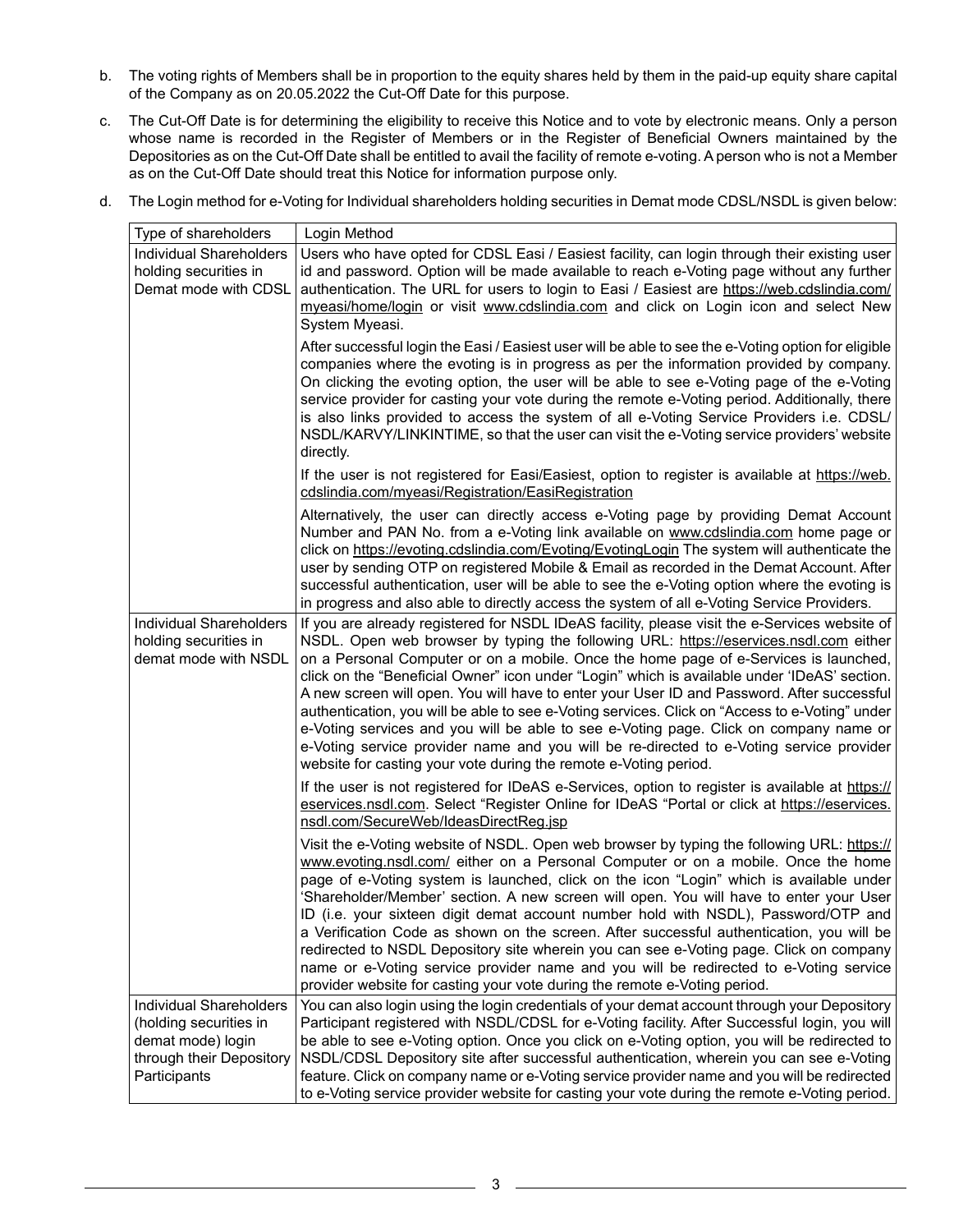Important note: Members who are unable to retrieve User ID/ Password are advised to use Forget User ID and Forget Password option available at abovementioned website.

Helpdesk for Individual Shareholders holding securities in demat mode for any technical issues related to login through Depository i.e. CDSL and NSDL

| Login type                                    | Helpdesk details                                                         |
|-----------------------------------------------|--------------------------------------------------------------------------|
| Individual Shareholders holding securities in | Members facing any technical issue in login can contact CDSL             |
| Demat mode with CDSL                          | helpdesk by sending a request at helpdesk.evoting@cdslindia.com or       |
|                                               | contact at 022-23058738 and 22-23058542-43.                              |
| Individual Shareholders holding securities in | Members facing any technical issue in login can contact NSDL             |
| Demat mode with NSDL                          | helpdesk by sending a request at evoting@nsdl.co.in or call at toll free |
|                                               | no.: 1800 1020 990 and 1800 22 44 30                                     |

Shareholders Instruction for E-voting.

- (i) Login method for e-Voting for Physical shareholders and shareholders other than individual holding in Demat form.
	- 1) The shareholders should log on to the e-voting website www.evotingindia.com.
	- 2) Click on "Shareholders" module.
	- 3) Now enter your User ID
		- a. For CDSL: 16 digits beneficiary ID,
		- b. For NSDL: 8 Character DP ID followed by 8 Digits Client ID,
		- c. Shareholders holding shares in Physical Form should enter Folio Number registered with the Company.
	- 4) Next enter the Image Verification as displayed and Click on Login.
	- 5) If you are holding shares in demat form and had logged on to www.evotingindia.com and voted on an earlier e-voting of any company, then your existing password is to be used.
	- 6) If you are a first-time user follow the steps given below:

|                                 | For Physical shareholders and other than individual shareholders holding shares in Demat.                                                                                   |  |  |
|---------------------------------|-----------------------------------------------------------------------------------------------------------------------------------------------------------------------------|--|--|
| <b>PAN</b>                      | Enter your 10 digit alpha-numeric *PAN issued by Income Tax Department (Applicable for both demat)<br>shareholders as well as physical shareholders)                        |  |  |
|                                 | Shareholders who have not updated their PAN with the Company/Depository Participant are<br>requested to use the sequence number sent by Company/RTA or contact Company/RTA. |  |  |
| Details                         | Dividend Bank Enter the Dividend Bank Details or Date of Birth (in dd/mm/yyyy format) as recorded in your demat<br>account or in the company records in order to login.     |  |  |
| 0R<br>Date of l.<br>Birth (DOB) | If both the details are not recorded with the depository or company, please enter the member id /<br>folio number in the Dividend Bank details field.                       |  |  |

- (ii) After entering these details appropriately, click on "SUBMIT" tab.
- (iii) Shareholders holding shares in physical form will then directly reach the Company selection screen. However, shareholders holding shares in demat form will now reach 'Password Creation' menu wherein they are required to mandatorily enter their login password in the new password field. Kindly note that this password is to be also used by the demat holders for voting for resolutions of any other company on which they are eligible to vote, provided that company opts for e-voting through CDSL platform. It is strongly recommended not to share your password with any other person and take utmost care to keep your password confidential.
- (iv) For shareholders holding shares in physical form, the details can be used only for e-voting on the resolutions contained in this Notice.
- (v) Click on the EVSN for the relevant <Company Name> on which you choose to vote.
- (vi) On the voting page, you will see "RESOLUTION DESCRIPTION" and against the same the option "YES/NO" for voting. Select the option YES or NO as desired. The option YES implies that you assent to the Resolution and option NO implies that you dissent to the Resolution.
- (vii) Click on the "RESOLUTIONS FILE LINK" if you wish to view the entire Resolution details.
- (viii) After selecting the resolution, you have decided to vote on, click on "SUBMIT". A confirmation box will be displayed. If you wish to confirm your vote, click on "OK", else to change your vote, click on "CANCEL" and accordingly modify your vote.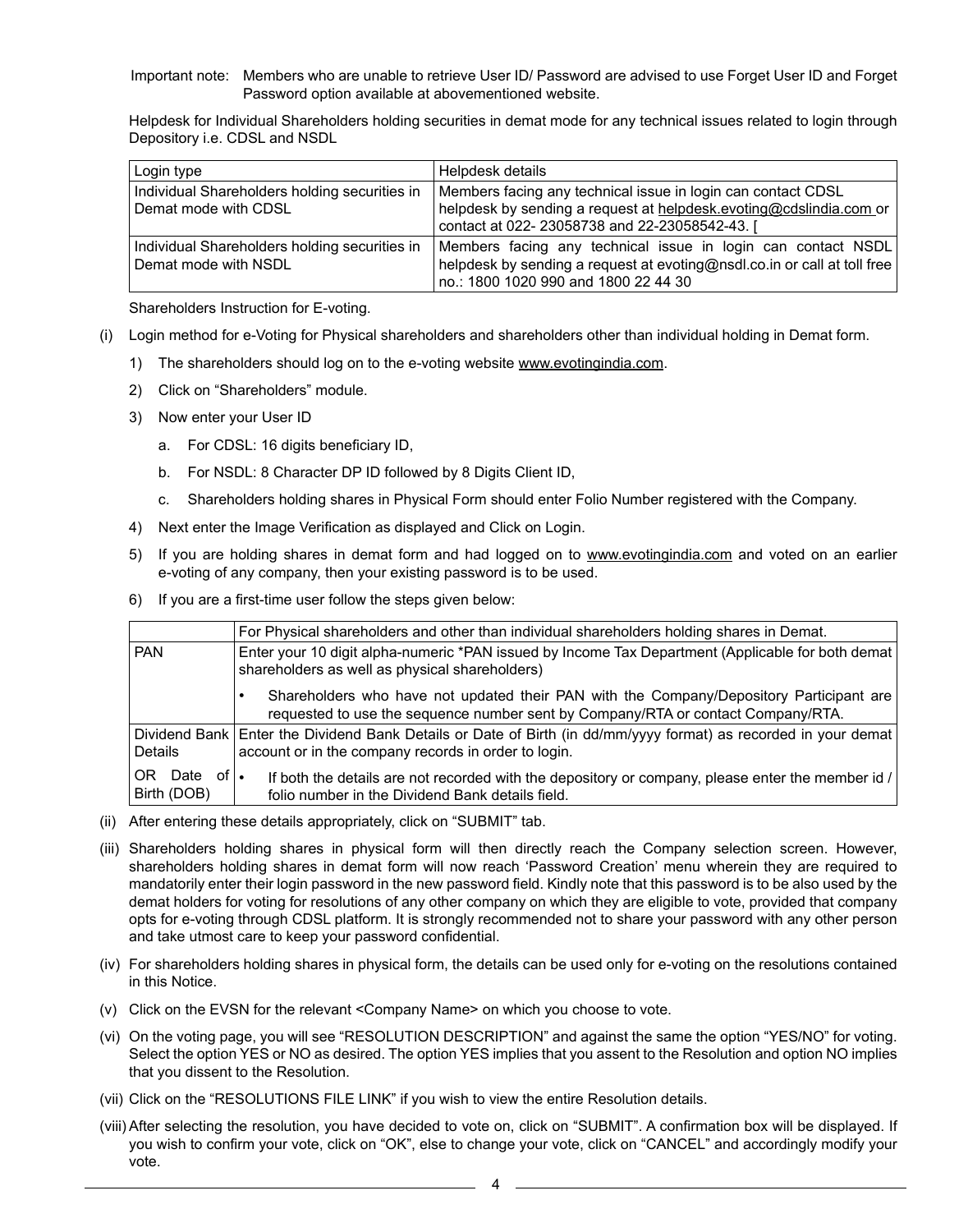- (ix) Once you "CONFIRM" your vote on the resolution, you will not be allowed to modify your vote.
- (x) You can also take a print of the votes cast by clicking on "Click here to print" option on the Voting page.
- (xi) If a demat account holder has forgotten the login password then Enter the User ID and the image verification code and click on Forgot Password & enter the details as prompted by the system.
- (xii) Additional Facility for Non Individual Shareholders and Custodians –For Remote Voting only.
	- Non-Individual shareholders (i.e. other than Individuals, HUF, NRI etc.) and Custodians are required to log on to www.evotingindia.com and register themselves in the "Corporates" module.
	- A scanned copy of the Registration Form bearing the stamp and sign of the entity should be emailed to helpdesk. evoting@cdslindia.com.
	- After receiving the login details a Compliance User should be created using the admin login and password. The Compliance User would be able to link the account(s) for which they wish to vote on.
	- The list of accounts linked in the login should be mailed to helpdesk.evoting@cdslindia.com and on approval of the accounts they would be able to cast their vote.
	- A scanned copy of the Board Resolution and Power of Attorney (POA) which they have issued in favour of the Custodian, if any, should be uploaded in PDF format in the system for the scrutinizer to verify the same.
	- Alternatively Non Individual shareholders are required to send the relevant Board Resolution/ Authority letter etc. together with attested specimen signature of the duly authorized signatory who are authorized to vote, to the Scrutinizer and to the Company at the email address viz; investorredressal@globaloffshore.in (designated email address by company) , if they have voted from individual tab & not uploaded same in the CDSL e-voting system for the scrutinizer to verify the same.

### PROCESS FOR THOSE SHAREHOLDERS WHOSE EMAIL/MOBILE NO. ARE NOT REGISTERED WITH THE COMPANY/ DEPOSITORIES.

- 1. For Physical shareholders- please provide necessary details like Folio No., Name of shareholder, scanned copy of the share certificate (front and back), PAN (self attested scanned copy of PAN card), AADHAR (self attested scanned copy of Aadhar Card) by email to Company/RTA email id.
- 2. For Demat shareholders -, Please update your email id & mobile no. with your respective Depository Participant (DP)
- 3. For Individual Demat shareholders Please update your email id & mobile no. with your respective Depository Participant (DP) which is mandatory while e-Voting through Depository.

If you have any queries or issues regarding e-Voting from the CDSL e-Voting System, you can write an email to helpdesk. evoting@cdslindia.com or contact at 022- 23058738 and 022-23058542/43.

All grievances connected with the facility for voting by electronic means may be addressed to Mr. Rakesh Dalvi, Sr. Manager, (CDSL, ) Central Depository Services (India) Limited, A Wing, 25th Floor, Marathon Futurex, Mafatlal Mill Compounds, N M Joshi Marg, Lower Parel (East), Mumbai - 400013 or send an email to helpdesk.evoting@cdslindia. com or call on 022-23058542/43.

- 10. You may also send an e-mail to the Company at a\_chandarana@globaloffshore.in and ns\_surve@globaloffshore.in for queries /information.
- 11. The Scrutinizer will submit the results of the e-voting to the Whole-Time Director of the Company or the Authorized Officer(s) of the Company after completion of the scrutiny of the e-voting. The result of the Postal Ballot along with the Scrutinizer's Report will also be displayed on the Company's website www.globaloffshore.in and shall be communicated to the Stock Exchange where the Company's shares are listed i.e. BSE Limited at www.bseindia.com not later than forty eight hours from the conclusion of the Postal Ballot.
- 12. Resolutions passed by the Members through Postal Ballot are deemed to have been passed as if the same were passed at a general meeting of the Members convened in that regard. The resolution, if approved by the requisite majority of Members by means of Postal Ballot, shall be deemed to have been passed on the last date of e-voting, i.e. 27<sup>th</sup> June, 2022.

Registered office : 101, Swapnabhoomi, "A" Wing, S.K. Bole Road, Dadar (W), Mumbai – 400028

Place : Mumbai Date : 19.05.2022

By Order of the Board of Directors for GLOBAL OFFSHORE SERVICES LIMITED

sd/- A. C. Chandarana Company Secretary and President – Legal & Admin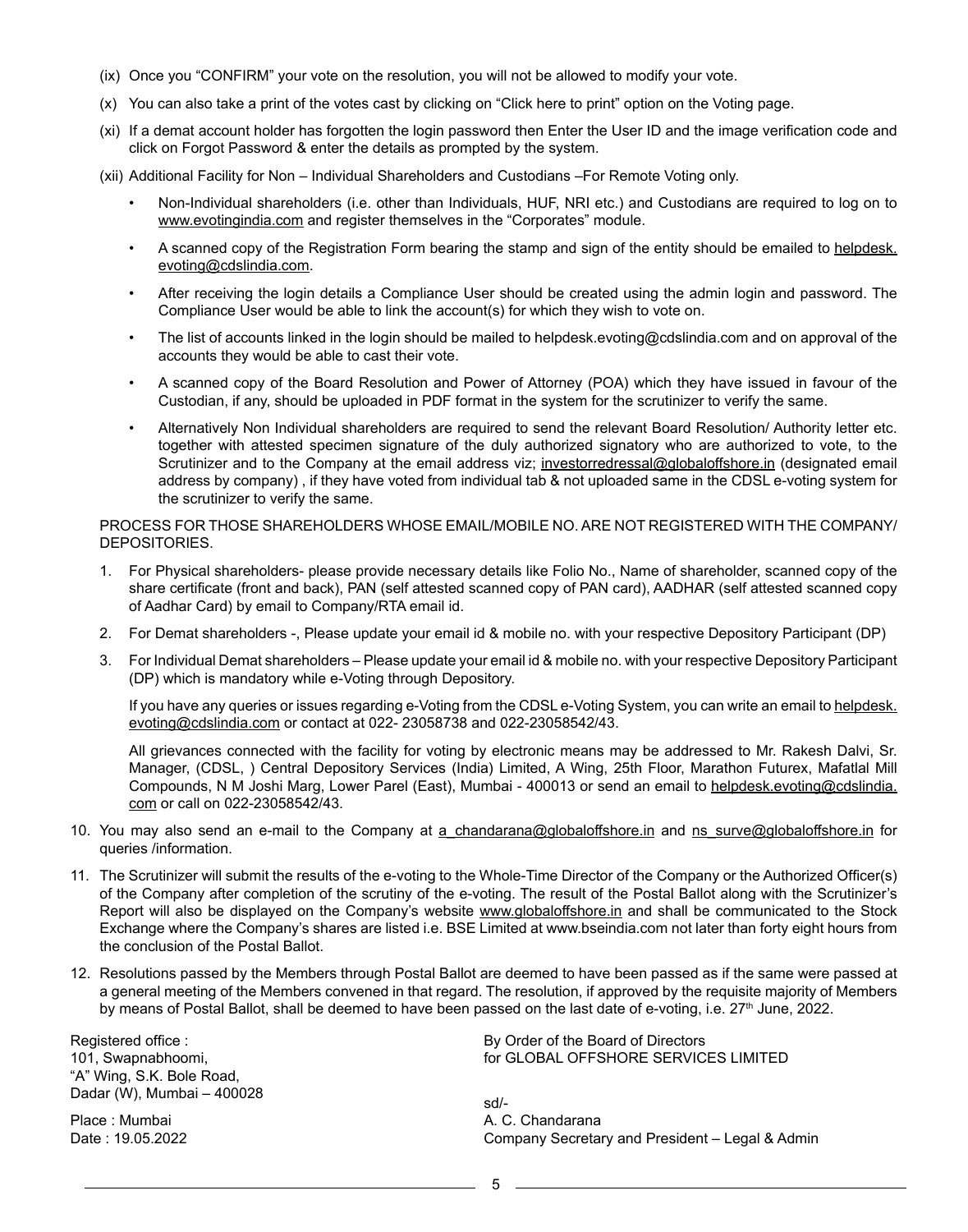## **EXPLANATORY STATEMENT PURSUANT TO SECTION 102 OF THE COMPANIES ACT, 2013 :**

Mr. Mukund M. Honkan was appointed as a Whole Time Director w.e.f. 01<sup>st</sup> April, 2019 for a period of 3 years on the terms and conditions approved by the Shareholders at its meeting held on 27<sup>th</sup> September, 2019.

It is proposed to re-appoint Mr. Mukund M. Honkan as Whole Time Director of the Company w.e.f. 01<sup>st</sup> April, 2022, for a period of three (3) years.

The Nomination & Remuneration Committee of the Company at its meeting held on 14<sup>th</sup> February, 2022 has considered the suitability for the re-appointment of Mr. Mukund M. Honkan and recommended to the Board the payment of remuneration to him.

Based on the above recommendation, the Board of Directors at its meeting held on 14<sup>th</sup> February, 2022 re-appointed Mr. Mukund M. Honkan on the following terms and conditions :

| <b>Particulars</b>              | Rs. per month |
|---------------------------------|---------------|
| Basic                           | $1,15,000/-$  |
| <b>HRA</b>                      | 89,000/-      |
| Performance Allowance           | 56,000/-      |
| Magazine                        | 22,000/-      |
| Canteen Allowance               | $11,000/-$    |
| Conveyance                      | 55,000/-      |
| <b>LTA</b>                      | 44,200/-      |
| <b>Education Allowance</b>      | 16,000/-      |
| <b>Medical Allowance</b>        | 14,000/-      |
| <b>Employers Provident Fund</b> | 13,800/-      |
| <b>Meal Pass</b>                | $2,500/-$     |
| <b>Total</b>                    | 4,38,500/-    |
| Gratuity                        | $5,529/-$     |
| Cost to Company (CTC)           | 4,44,029/-    |

In addition to the above, the Whole-Time Director will be entitled to Leave Encashment at the end of the tenure as per Company's policy, and such other perquisites, subject to overall ceiling of remuneration, as prescribed under Sections 197, 198 and Schedule V of the Companies Act, 2013. The Whole-Time Director shall also be entitled to reimbursement of entertainment expenses, travelling, hotel and other expenses incurred in the performance of duties on behalf of the Company.

The Whole-Time Director shall not be entitled to be paid any sitting fees for attending meetings of the Board of Directors or Committees thereof.

The above remuneration shall be treated as minimum remuneration payable to Mr. Mukund M. Honkan.

The other terms and conditions of his appointment are enumerated in the Draft Agreement proposed to be entered into between the Company and Mr. Mukund M. Honkan.

The Company vide its letter No. GOSL/2022/418 dated March 23, 2022 applied to State Bank of India (SBI) seeking their approval for the payment of remuneration to Mr. Mukund M. Honkan. In this letter the Company had stated that it would be presumed that the Bank would have no objection to the said payment of remuneration if no response to the contrary was received from the Bank – which is the case.

### **Disclosures under Secretarial Standard (SS2) of The Institute of Company Secretaries of India and Regulation 36 of SEBI (Listing Obligations and Disclosure Requirements) Regulations, 2015:**

| Name of the Director                              | Mr. Mukund M. Honkan                                                                                                                                                                         |
|---------------------------------------------------|----------------------------------------------------------------------------------------------------------------------------------------------------------------------------------------------|
| Age                                               | 56 years                                                                                                                                                                                     |
| Qualification                                     | B. Com., Chartered Accountant.                                                                                                                                                               |
| Brief Resume & Experience                         | Mr. Mukund M. Honkan has varied experience in:                                                                                                                                               |
|                                                   | EPC project management.<br>Raising long term and short term debt from FIs & Banks.<br>Restructuring of debt.<br>Divesting stake in Companies. - Setting up Accounting & MIS<br>-<br>systems. |
| Nature and Expertise in specific functional area. | Finance & Accounts, Dealing with Banks, Clients and other Stakeholders.                                                                                                                      |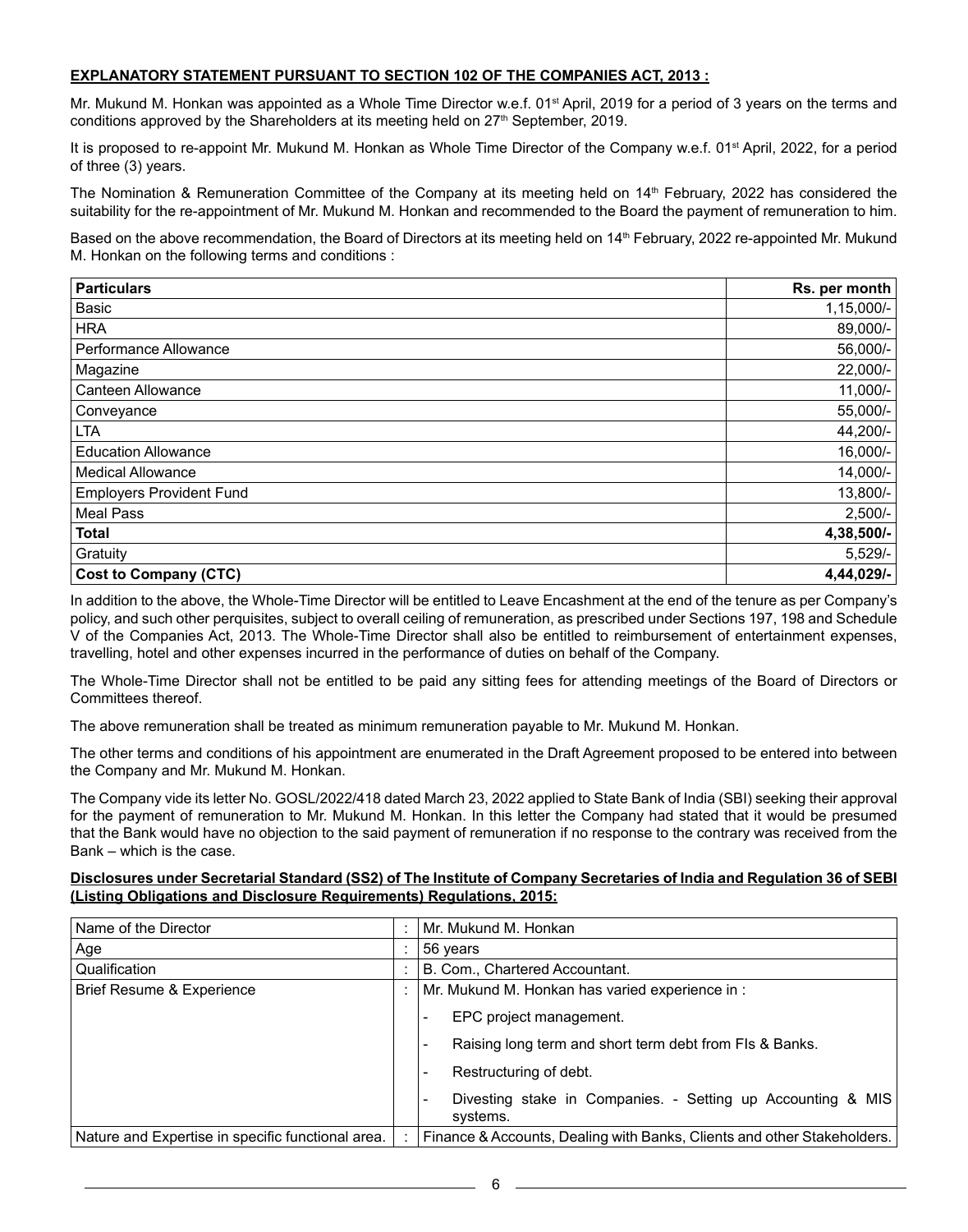| Terms & Conditions of appointment and details of<br>remuneration.                                                         | ÷       | As above.                    |
|---------------------------------------------------------------------------------------------------------------------------|---------|------------------------------|
| Remuneration last drawn.                                                                                                  | ٠       | Rs.4,44,029/- per month.     |
| Date of first appointment on Board.                                                                                       | ٠       | 01 <sup>st</sup> April, 2019 |
| Shareholding in the Company.                                                                                              | ٠       | 1000 Equity Shares.          |
| Relationship with other Directors, Managers and<br>other Key Managerial Personnel.                                        | ÷       | Nil.                         |
| Number of Board Meetings attended during the<br>last financial year 2020-21.                                              | ÷       | Six (6)                      |
| Directorship held in other Companies.                                                                                     | $\cdot$ | Nil.                         |
| Membership / Chairmanships of Committee in<br>listed entities (includes Audit & Shareholders/<br>Stakeholders Committee). | ÷       | Not Applicable.              |

# **General Information pursuant to Schedule V of the Companies Act, 2013.**

| ı. | Nature of Industry                                                                                                                       | $\ddot{\cdot}$             | Offshore Support Industry.                                                                                                                                                                                                                                                       |
|----|------------------------------------------------------------------------------------------------------------------------------------------|----------------------------|----------------------------------------------------------------------------------------------------------------------------------------------------------------------------------------------------------------------------------------------------------------------------------|
|    | Date of expected date of commencement<br>of commercial productions.                                                                      | $\ddot{\phantom{a}}$       | Not Applicable.                                                                                                                                                                                                                                                                  |
|    | Financial Performance based on given<br>indicators (as on 31 <sup>st</sup> March, 2021):<br><b>Total Revenues.</b><br>Loss for the year. | $\vdots$<br>$\ddot{\cdot}$ | Rs. 71.71 crores.<br>Rs. 64.83 crores.                                                                                                                                                                                                                                           |
|    | Foreign investment or Collaboration.                                                                                                     | $\ddot{\cdot}$             | The Company has invested in Equity of one Overseas Wholly Owned<br>Subsidiary and one subsidiary, based in Singapore and The Netherlands<br>respectively.                                                                                                                        |
| Н. | Information about the Appointee.                                                                                                         |                            |                                                                                                                                                                                                                                                                                  |
|    | Background details.                                                                                                                      |                            | As above.                                                                                                                                                                                                                                                                        |
|    | Past Remuneration.                                                                                                                       | $\ddot{\cdot}$             | As above.                                                                                                                                                                                                                                                                        |
|    | Recognition or awards.                                                                                                                   | $\ddot{\cdot}$             | <b>NIL</b>                                                                                                                                                                                                                                                                       |
|    | Job Profile & his suitability.                                                                                                           | ċ                          | As above.                                                                                                                                                                                                                                                                        |
|    | Remuneration proposed.                                                                                                                   | ċ                          | As above.                                                                                                                                                                                                                                                                        |
|    | Comparative remuneration Profile with<br>respect to Industry, size of the Company,<br>Profile of the position and person.                |                            | The proposed remuneration is commensurate to the size & nature of<br>business and the financial position of the Company.                                                                                                                                                         |
|    | Pecuniary relationship directly or indirectly<br>with the Company or relationship with the<br>Managerial Personnel.                      |                            | Except for the remuneration drawn there is no pecuniary relationship<br>directly or indirectly with the Company.                                                                                                                                                                 |
| Ш. | Other Information:                                                                                                                       |                            |                                                                                                                                                                                                                                                                                  |
|    | Reasons for loss or inadequate profit.                                                                                                   |                            | Charter rates continued to be abysmally low. Due to lack of demand, two<br>of the Company's vessels idled for certain parts of the year which not<br>only resulted in a loss of income but increase in "bunker" costs which<br>otherwise would have been on charterers' account. |
|    | Steps taken or proposed to be taken for<br>improvement.                                                                                  | $\ddot{\phantom{a}}$       | The Company is striving to control costs and is also trying to procure new<br>long term contracts at higher rates.                                                                                                                                                               |
|    | Expected increase in Productivity and<br>profits in measurable terms.                                                                    |                            | Profitability of the Company continued to be affected due to low charter<br>hire rates and idling of Vessels. Company has initiated steps to reduce<br>idle time of the Vessels which will improve top line, and consequently the<br>bottom line.                                |